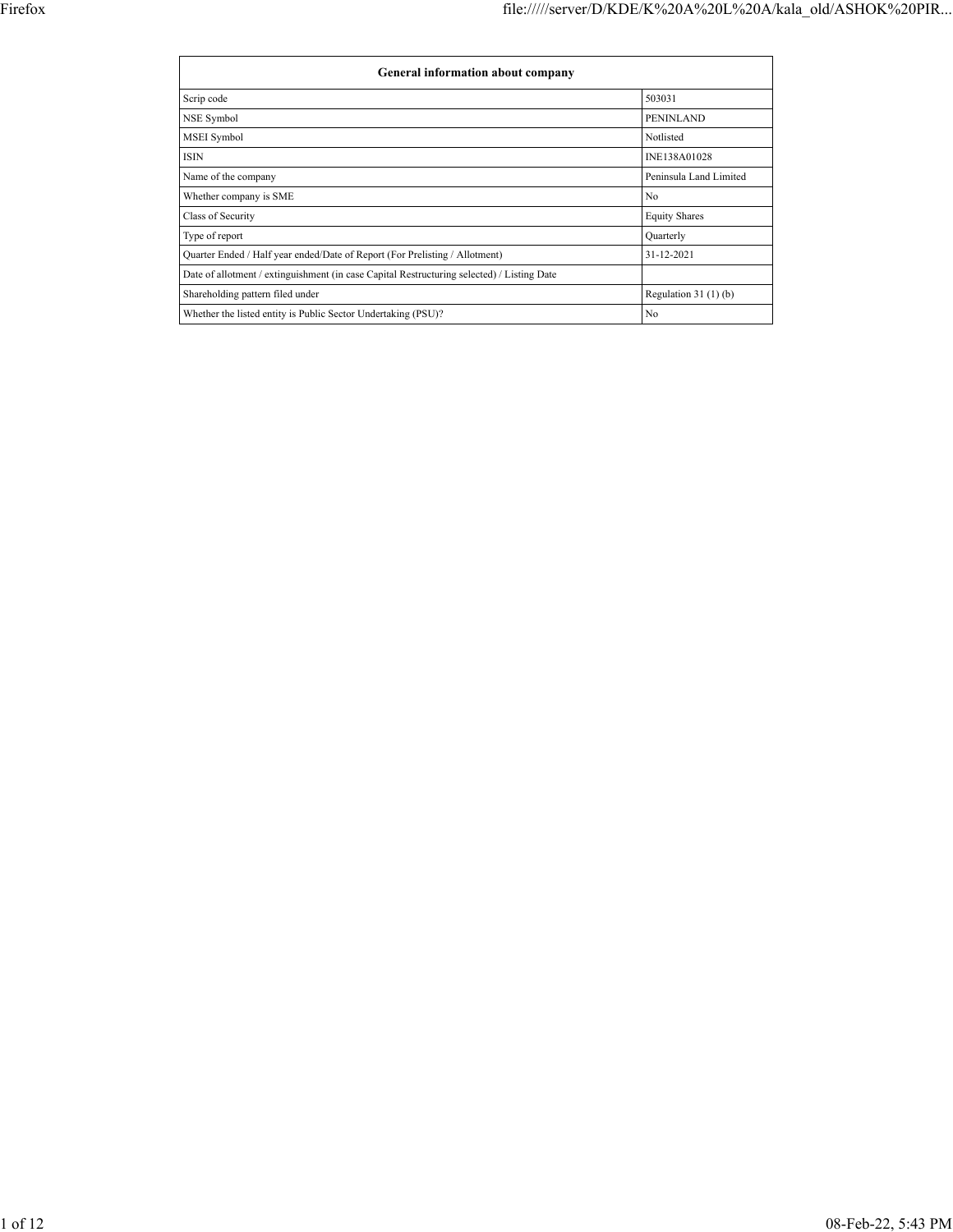|                |                                                                                           | <b>Declaration</b> |                                |                       |                            |
|----------------|-------------------------------------------------------------------------------------------|--------------------|--------------------------------|-----------------------|----------------------------|
| Sr.<br>No.     | Particular                                                                                | Yes/No             | Promoter and<br>Promoter Group | Public<br>shareholder | Non Promoter-Non<br>Public |
| 1              | Whether the Listed Entity has issued any partly paid up<br>shares?                        | No                 | No                             | No                    | No                         |
| $\overline{c}$ | Whether the Listed Entity has issued any Convertible<br>Securities?                       | No                 | No                             | No                    | No                         |
| 3              | Whether the Listed Entity has issued any Warrants?                                        | N <sub>0</sub>     | No                             | No                    | No.                        |
| 4              | Whether the Listed Entity has any shares against which<br>depository receipts are issued? | No                 | No                             | No                    | No                         |
| 5              | Whether the Listed Entity has any shares in locked-in?                                    | N <sub>0</sub>     | N <sub>0</sub>                 | N <sub>0</sub>        | No.                        |
| 6              | Whether any shares held by promoters are pledge or<br>otherwise encumbered?               | No                 | No                             |                       |                            |
|                | Whether company has equity shares with differential<br>voting rights?                     | No                 | No                             | No                    | No                         |
| 8              | Whether the listed entity has any significant beneficial<br>owner?                        | Yes                |                                |                       |                            |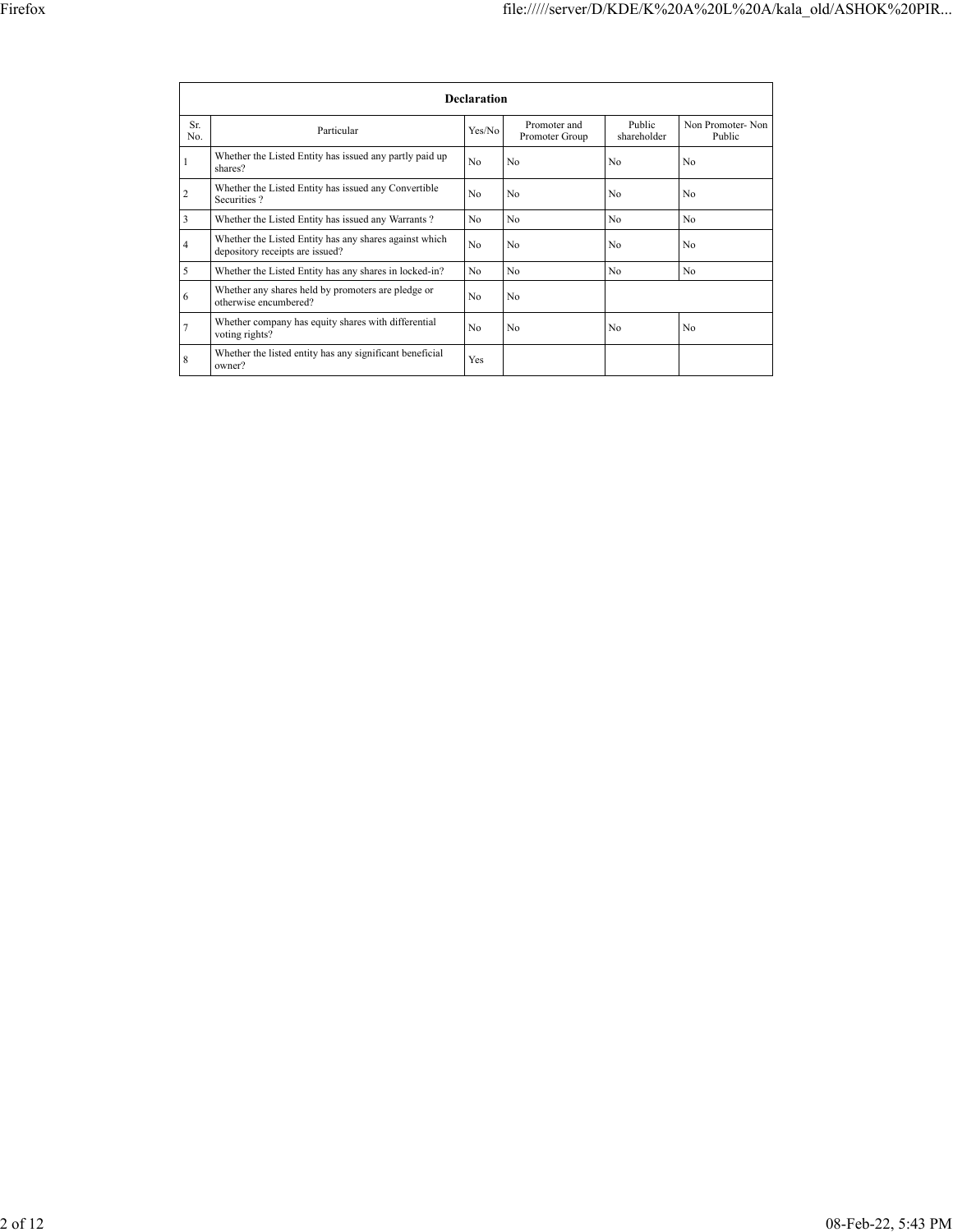|                    | Table I - Summary Statement holding of specified securities |              |                                                                                                                                                                                                                                                                                                                                                                                                                                                |  |                                            |           |       |                           |               |           |                     |  |  |  |
|--------------------|-------------------------------------------------------------|--------------|------------------------------------------------------------------------------------------------------------------------------------------------------------------------------------------------------------------------------------------------------------------------------------------------------------------------------------------------------------------------------------------------------------------------------------------------|--|--------------------------------------------|-----------|-------|---------------------------|---------------|-----------|---------------------|--|--|--|
|                    |                                                             |              | No.<br>Shareholding<br>Of<br>No. Of<br>as a % of total<br>of securities (IX)<br>No. of fully<br>Partly<br>Total nos.<br>no. of shares<br>shares<br>shares held<br>paid up<br>paid-<br>underlying<br>(calculated as<br>$(VII) =$<br>equity<br>up<br>Depository<br>per SCRR,<br>shares held<br>$(IV)+(V)+$<br>equity<br>Receipts<br>1957) (VIII)<br>(IV)<br>(VI)<br>shares<br>As a $%$ of<br>Class eg:<br>(VI)<br>held<br>X<br>$(A+B+C2)$<br>(V) |  | Number of Voting Rights held in each class |           |       |                           |               |           |                     |  |  |  |
| Category<br>$($ I) | Category of Nos. Of<br>shareholder                          | shareholders |                                                                                                                                                                                                                                                                                                                                                                                                                                                |  |                                            |           |       | No of Voting (XIV) Rights |               |           | Total as a          |  |  |  |
|                    | (II)                                                        | (III)        |                                                                                                                                                                                                                                                                                                                                                                                                                                                |  |                                            |           |       |                           | Class<br>eg:y | Total     | $%$ of<br>$(A+B+C)$ |  |  |  |
| (A)                | Promoter &<br>Promoter<br>Group                             | 10           | 172024333                                                                                                                                                                                                                                                                                                                                                                                                                                      |  |                                            | 172024333 | 61.61 | 172024333                 |               | 172024333 | 61.61               |  |  |  |
| (B)                | Public                                                      | 48773        | 107176887                                                                                                                                                                                                                                                                                                                                                                                                                                      |  |                                            | 107176887 | 38.39 | 107176887                 |               | 107176887 | 38.39               |  |  |  |
| (C)                | Non<br>Promoter-<br>Non Public                              |              |                                                                                                                                                                                                                                                                                                                                                                                                                                                |  |                                            |           |       |                           |               |           |                     |  |  |  |
| (C1)               | <b>Shares</b><br>underlying<br><b>DRs</b>                   |              |                                                                                                                                                                                                                                                                                                                                                                                                                                                |  |                                            |           |       |                           |               |           |                     |  |  |  |
| (C2)               | Shares held<br>by<br>Employee<br><b>Trusts</b>              |              |                                                                                                                                                                                                                                                                                                                                                                                                                                                |  |                                            |           |       |                           |               |           |                     |  |  |  |
|                    | Total                                                       | 48783        | 279201220                                                                                                                                                                                                                                                                                                                                                                                                                                      |  |                                            | 279201220 | 100   | 279201220                 |               | 279201220 | 100                 |  |  |  |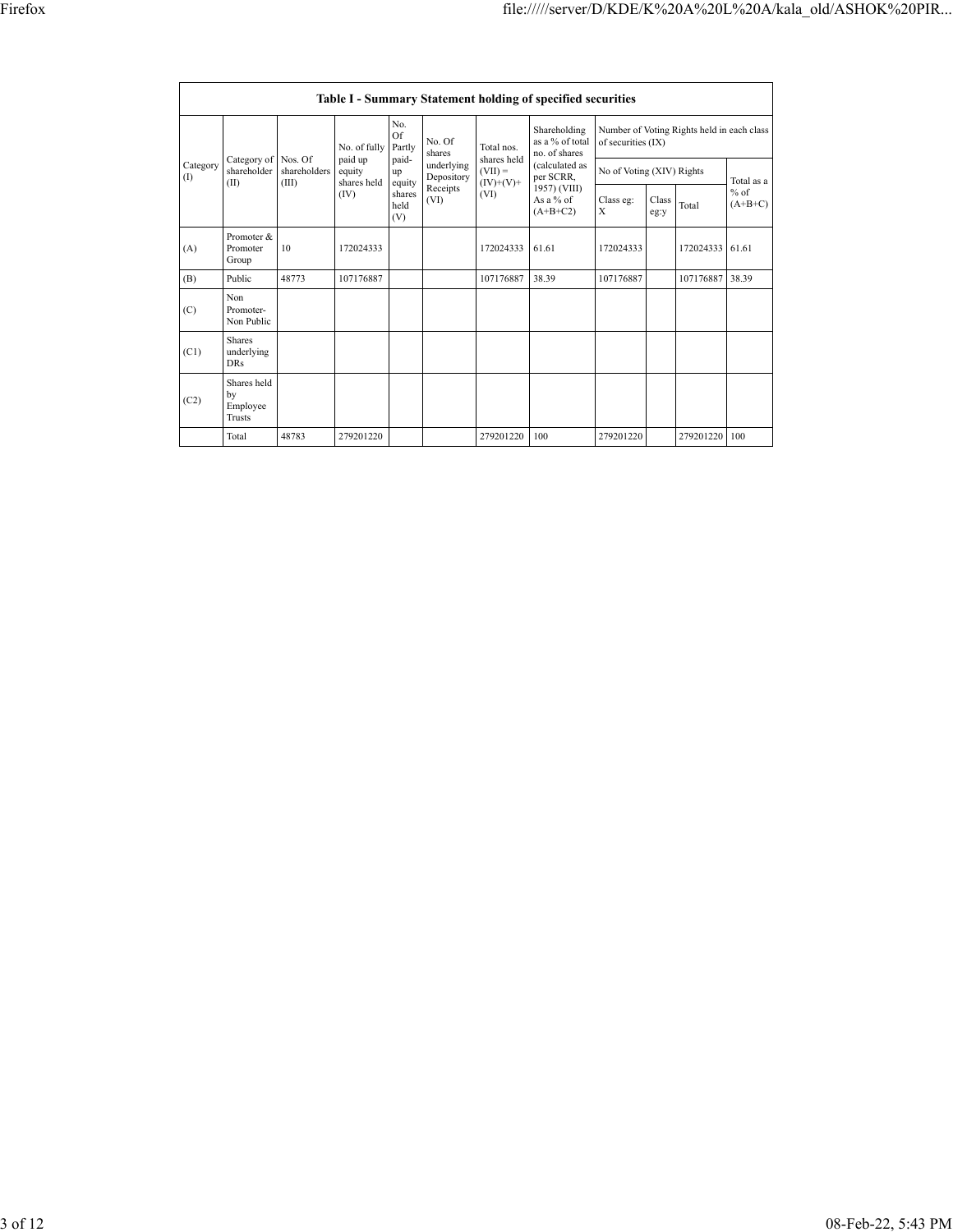|          |                                         |                                                                                                |                     |                                                                             | Table I - Summary Statement holding of specified securities                                                |            |                                                       |                         |                                                    |                                       |
|----------|-----------------------------------------|------------------------------------------------------------------------------------------------|---------------------|-----------------------------------------------------------------------------|------------------------------------------------------------------------------------------------------------|------------|-------------------------------------------------------|-------------------------|----------------------------------------------------|---------------------------------------|
| Category | Category of<br>shareholder              | No. Of<br>No. of<br>Shares<br>Shares<br>Underlying<br>Underlying<br>Outstanding<br>Outstanding |                     | No. Of Shares<br>Underlying<br>Outstanding<br>convertible<br>securities and | Shareholding, as<br>a % assuming full<br>conversion of<br>convertible<br>securities (as a<br>percentage of |            | Number of<br>Locked in<br>shares (XII)                | <b>Shares</b><br>(XIII) | Number of<br>pledged or<br>otherwise<br>encumbered | Number of<br>equity shares<br>held in |
| (1)      | (II)                                    | convertible<br>securities $(X)$                                                                | Warrants<br>$(X_i)$ | No. Of<br>Warrants (Xi)<br>(a)                                              | diluted share<br>capital) $(XI)$ =<br>$(VII)+(X)$ As a %<br>of $(A+B+C2)$                                  | No.<br>(a) | As a $\%$<br>of total<br><b>Shares</b><br>held<br>(b) | No.<br>(a)              | As a $%$<br>of total<br><b>Shares</b><br>held(b)   | dematerialized<br>form $(XIV)$        |
| (A)      | Promoter &<br>Promoter<br>Group         |                                                                                                |                     |                                                                             | 61.61                                                                                                      |            |                                                       |                         |                                                    | 172024333                             |
| (B)      | Public                                  |                                                                                                |                     |                                                                             | 38.39                                                                                                      |            |                                                       |                         |                                                    | 104326191                             |
| (C)      | Non<br>Promoter-<br>Non Public          |                                                                                                |                     |                                                                             |                                                                                                            |            |                                                       |                         |                                                    |                                       |
| (C1)     | Shares<br>underlying<br><b>DRs</b>      |                                                                                                |                     |                                                                             |                                                                                                            |            |                                                       |                         |                                                    |                                       |
| (C2)     | Shares held<br>by<br>Employee<br>Trusts |                                                                                                |                     |                                                                             |                                                                                                            |            |                                                       |                         |                                                    |                                       |
|          | Total                                   |                                                                                                |                     |                                                                             | 100                                                                                                        |            |                                                       |                         |                                                    | 276350524                             |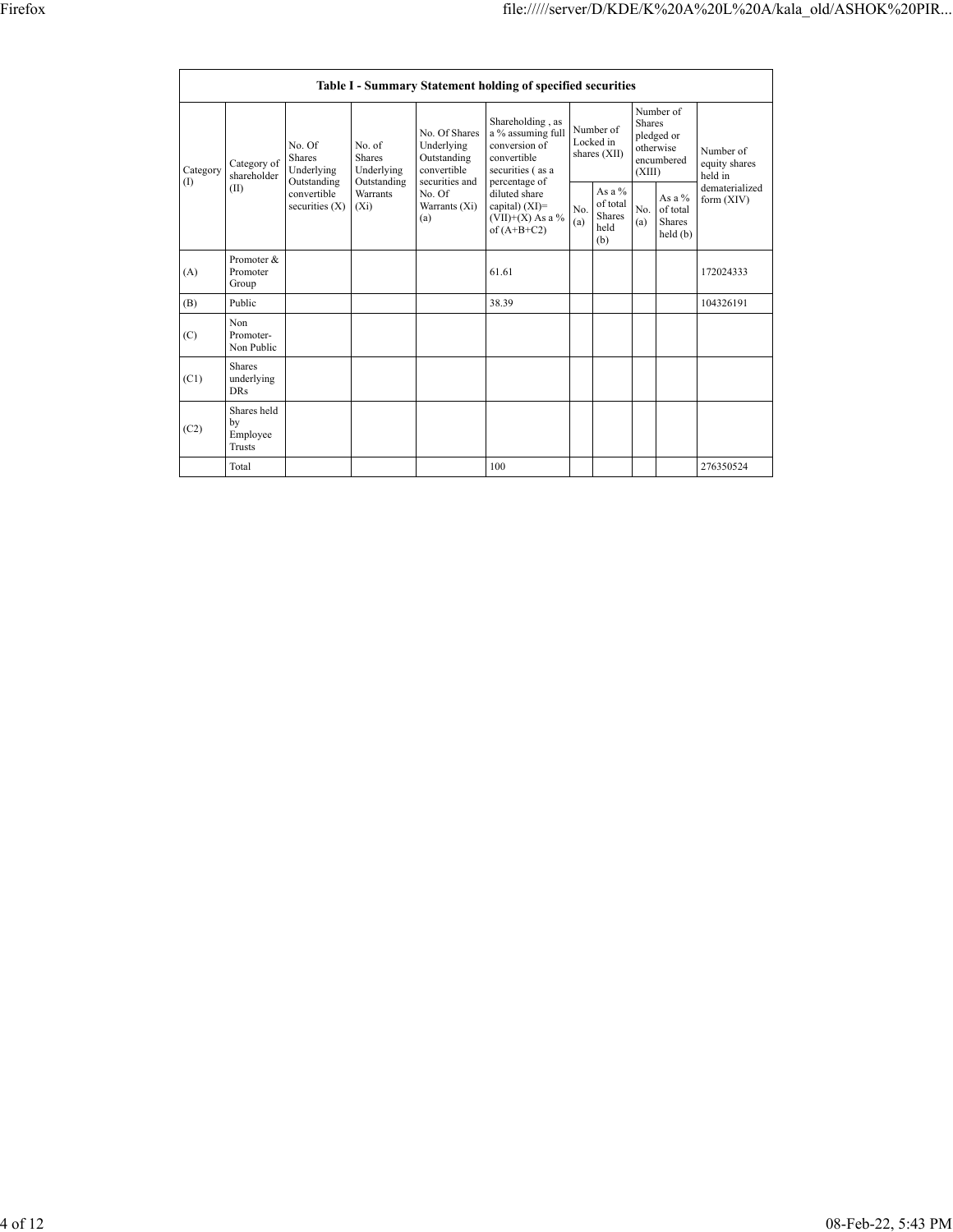| Table II - Statement showing shareholding pattern of the Promoter and Promoter Group          |                                                                                                                     |                                  |                                                          |                                                                |                                                                  |                                                               |                                                                                                                    |                                                                      |               |                                               |                                            |  |
|-----------------------------------------------------------------------------------------------|---------------------------------------------------------------------------------------------------------------------|----------------------------------|----------------------------------------------------------|----------------------------------------------------------------|------------------------------------------------------------------|---------------------------------------------------------------|--------------------------------------------------------------------------------------------------------------------|----------------------------------------------------------------------|---------------|-----------------------------------------------|--------------------------------------------|--|
| Sr.                                                                                           | Category &<br>Name of the<br>Shareholders (I)                                                                       | Nos. Of<br>shareholders<br>(III) | No. of<br>fully paid<br>up equity<br>shares held<br>(IV) | No.<br>Of<br>Partly<br>paid-<br>up<br>equity<br>shares<br>held | No. Of<br>shares<br>underlying<br>Depository<br>Receipts<br>(VI) | Total nos.<br>shares held<br>$(VII) =$<br>$(IV)+(V)+$<br>(VI) | Shareholding<br>as a % of<br>total no. of<br>shares<br>(calculated<br>as per<br>SCRR,<br>1957) (VIII)<br>As a % of | class of securities (IX)<br>No of Voting (XIV) Rights<br>Class eg: X | Class<br>eg:y | Number of Voting Rights held in each<br>Total | Total<br>as a $%$<br>of<br>Total<br>Voting |  |
|                                                                                               |                                                                                                                     |                                  |                                                          | (V)                                                            |                                                                  |                                                               | $(A+B+C2)$                                                                                                         |                                                                      |               |                                               | rights                                     |  |
| А<br>(1)                                                                                      | Table II - Statement showing shareholding pattern of the Promoter and Promoter Group<br>Indian                      |                                  |                                                          |                                                                |                                                                  |                                                               |                                                                                                                    |                                                                      |               |                                               |                                            |  |
|                                                                                               | Individuals/Hindu                                                                                                   |                                  |                                                          |                                                                |                                                                  |                                                               |                                                                                                                    |                                                                      |               |                                               |                                            |  |
| (a)                                                                                           | undivided Family<br>Any Other                                                                                       | 5                                | 47686110                                                 |                                                                |                                                                  | 47686110                                                      | 17.08                                                                                                              | 47686110                                                             |               | 47686110                                      | 17.08                                      |  |
| (d)<br>Sub-Total                                                                              | (specify)                                                                                                           | 5                                | 124338223                                                |                                                                |                                                                  | 124338223                                                     | 44.53                                                                                                              | 124338223                                                            |               | 124338223                                     | 44.53                                      |  |
| (A)(1)                                                                                        |                                                                                                                     | 10                               | 172024333                                                |                                                                |                                                                  | 172024333                                                     | 61.61                                                                                                              | 172024333                                                            |               | 172024333                                     | 61.61                                      |  |
| (2)                                                                                           | Foreign                                                                                                             |                                  |                                                          |                                                                |                                                                  |                                                               |                                                                                                                    |                                                                      |               |                                               |                                            |  |
| Total<br>Shareholding<br>of Promoter<br>and<br>Promoter<br>Group<br>$(A)=(A)$<br>$(1)+(A)(2)$ |                                                                                                                     | 10                               | 172024333                                                |                                                                |                                                                  | 172024333                                                     | 61.61                                                                                                              | 172024333                                                            |               | 172024333                                     | 61.61                                      |  |
| B                                                                                             | Table III - Statement showing shareholding pattern of the Public shareholder                                        |                                  |                                                          |                                                                |                                                                  |                                                               |                                                                                                                    |                                                                      |               |                                               |                                            |  |
| (1)                                                                                           | Institutions                                                                                                        |                                  |                                                          |                                                                |                                                                  |                                                               |                                                                                                                    |                                                                      |               |                                               |                                            |  |
| (a)                                                                                           | 4795<br>1<br>Mutual Funds                                                                                           |                                  |                                                          |                                                                | 4795                                                             | $\boldsymbol{0}$                                              | 4795                                                                                                               |                                                                      | 4795          | $\boldsymbol{0}$                              |                                            |  |
| (e)                                                                                           | Foreign Portfolio<br>Investors                                                                                      | 3                                | 4347                                                     |                                                                |                                                                  | 4347                                                          | $\boldsymbol{0}$                                                                                                   | 4347                                                                 |               | 4347                                          | $\mathbf{0}$                               |  |
| (f)                                                                                           | Financial<br>Institutions/<br><b>Banks</b>                                                                          | 10                               | 713864                                                   |                                                                |                                                                  | 713864                                                        | 0.26                                                                                                               | 713864                                                               |               | 713864                                        | 0.26                                       |  |
| (g)                                                                                           | Insurance<br>Companies                                                                                              | 3                                | 4870230                                                  |                                                                |                                                                  | 4870230                                                       | 1.74                                                                                                               | 4870230                                                              |               | 4870230                                       | 1.74                                       |  |
| Sub-Total<br>(B)(1)                                                                           |                                                                                                                     | 17                               | 5593236                                                  |                                                                |                                                                  | 5593236                                                       | $\overline{c}$                                                                                                     | 5593236                                                              |               | 5593236                                       | $\sqrt{2}$                                 |  |
| (3)                                                                                           | Non-institutions                                                                                                    |                                  |                                                          |                                                                |                                                                  |                                                               |                                                                                                                    |                                                                      |               |                                               |                                            |  |
| (a(i))                                                                                        | Individuals -<br>i.Individual<br>shareholders<br>holding nominal<br>share capital up<br>to Rs. 2 lakhs.             | 46540                            | 57879194                                                 |                                                                |                                                                  | 57879194                                                      | 20.73                                                                                                              | 57879194                                                             |               | 57879194                                      | 20.73                                      |  |
| (a(ii))                                                                                       | Individuals - ii.<br>Individual<br>shareholders<br>holding nominal<br>share capital in<br>excess of Rs. 2<br>lakhs. | 62                               | 19691813                                                 |                                                                |                                                                  | 19691813                                                      | 7.05                                                                                                               | 19691813                                                             |               | 19691813                                      | 7.05                                       |  |
| (e)                                                                                           | Any Other<br>(specify)                                                                                              | 2154                             | 24012644                                                 |                                                                |                                                                  | 24012644                                                      | 8.6                                                                                                                | 24012644                                                             |               | 24012644                                      | 8.6                                        |  |
| Sub-Total<br>(B)(3)                                                                           |                                                                                                                     | 48756                            | 101583651                                                |                                                                |                                                                  | 101583651                                                     | 36.38                                                                                                              | 101583651                                                            |               | 101583651 36.38                               |                                            |  |
| Total Public<br>Shareholding<br>$(B)=B)$<br>$(1)+(B)$<br>$(2)+(B)(3)$                         |                                                                                                                     | 48773                            | 107176887                                                |                                                                |                                                                  | 107176887                                                     | 38.39                                                                                                              | 107176887                                                            |               | 107176887                                     | 38.39                                      |  |
| C                                                                                             | Table IV - Statement showing shareholding pattern of the Non Promoter- Non Public shareholder                       |                                  |                                                          |                                                                |                                                                  |                                                               |                                                                                                                    |                                                                      |               |                                               |                                            |  |
| Total (<br>$A+B+C2$ )                                                                         |                                                                                                                     | 48783                            | 279201220                                                |                                                                |                                                                  | 279201220                                                     | 100                                                                                                                | 279201220                                                            |               | 279201220                                     | 100                                        |  |
| Total<br>$(A+B+C)$                                                                            |                                                                                                                     | 48783                            | 279201220                                                |                                                                |                                                                  | 279201220                                                     | 100                                                                                                                | 279201220                                                            |               | 279201220                                     | 100                                        |  |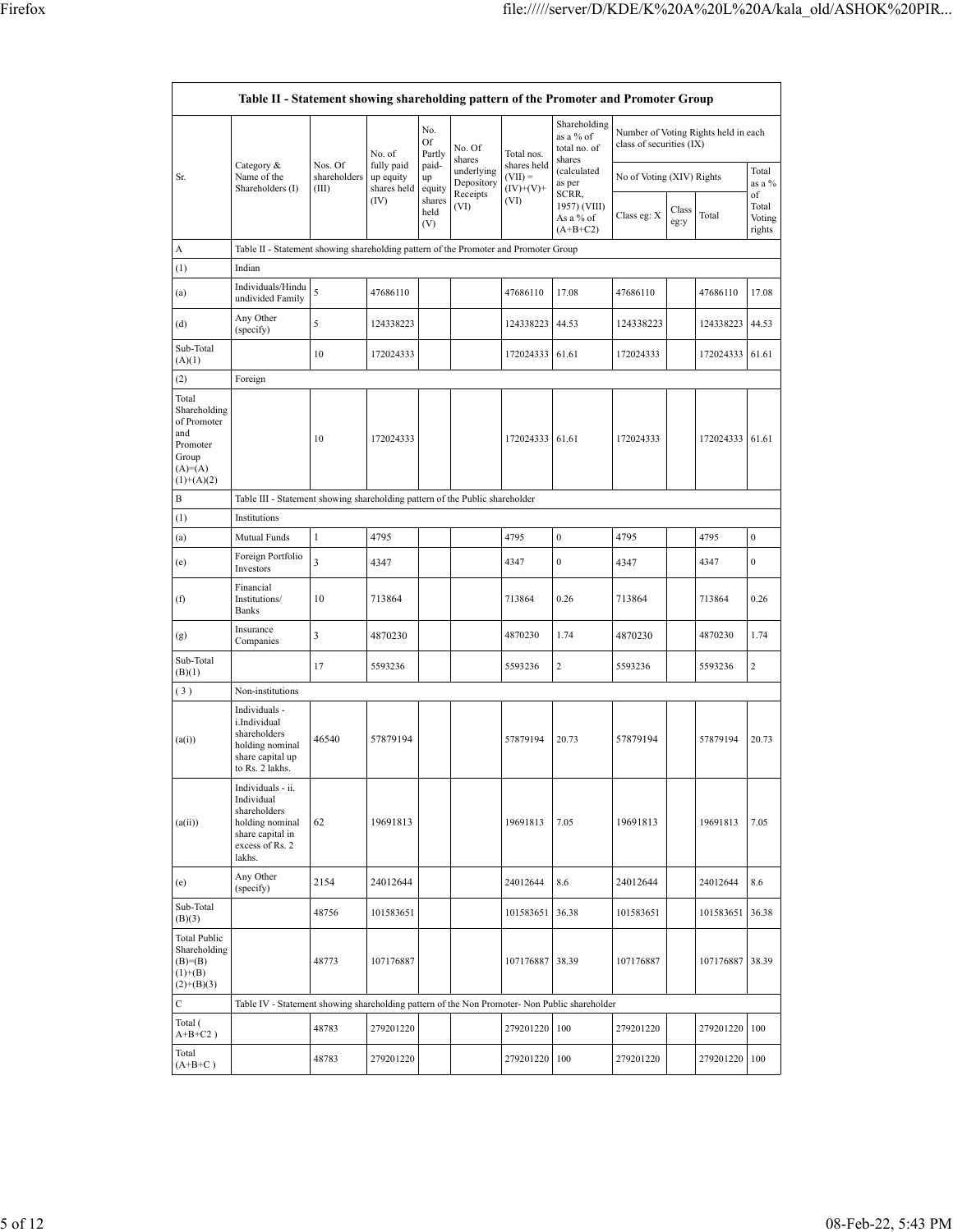$\mathsf{r}$ 

|                                                                                         |                                                                              |                                            |                                                                             | Table II - Statement showing shareholding pattern of the Promoter and Promoter Group                       |                                        |                                          |                                                                        |                                          |                                                         |
|-----------------------------------------------------------------------------------------|------------------------------------------------------------------------------|--------------------------------------------|-----------------------------------------------------------------------------|------------------------------------------------------------------------------------------------------------|----------------------------------------|------------------------------------------|------------------------------------------------------------------------|------------------------------------------|---------------------------------------------------------|
| Sr.                                                                                     | No. Of Shares<br>Underlying<br>Outstanding<br>convertible                    | No. of Shares<br>Underlying<br>Outstanding | No. Of Shares<br>Underlying<br>Outstanding<br>convertible<br>securities and | Shareholding, as a<br>% assuming full<br>conversion of<br>convertible<br>securities (as a<br>percentage of | Number of<br>Locked in<br>shares (XII) |                                          | Number of<br>Shares<br>pledged or<br>otherwise<br>encumbered<br>(XIII) |                                          | Number of<br>equity shares<br>held in<br>dematerialized |
|                                                                                         | securities (X)                                                               | Warrants (Xi)                              | No. Of<br>Warrants (Xi)<br>(a)                                              | diluted share<br>capital) (XI)=<br>$(VII)+(X)$ As a %<br>of $(A+B+C2)$                                     | No.<br>(a)                             | As a %<br>of total<br>Shares<br>held (b) | No.<br>(a)                                                             | As a %<br>of total<br>Shares<br>held (b) | form (XIV)                                              |
| A                                                                                       |                                                                              |                                            |                                                                             | Table II - Statement showing shareholding pattern of the Promoter and Promoter Group                       |                                        |                                          |                                                                        |                                          |                                                         |
| (1)                                                                                     | Indian                                                                       |                                            |                                                                             |                                                                                                            |                                        |                                          |                                                                        |                                          |                                                         |
| (a)                                                                                     |                                                                              |                                            |                                                                             | 17.08                                                                                                      |                                        |                                          |                                                                        |                                          | 47686110                                                |
| (d)                                                                                     |                                                                              |                                            |                                                                             | 44.53                                                                                                      |                                        |                                          |                                                                        |                                          | 124338223                                               |
| Sub-Total<br>(A)(1)                                                                     |                                                                              |                                            |                                                                             | 61.61                                                                                                      |                                        |                                          |                                                                        |                                          | 172024333                                               |
| (2)                                                                                     | Foreign                                                                      |                                            |                                                                             |                                                                                                            |                                        |                                          |                                                                        |                                          |                                                         |
| Total<br>Shareholding of<br>Promoter and<br>Promoter Group<br>$(A)=(A)$<br>$(1)+(A)(2)$ |                                                                              |                                            |                                                                             | 61.61                                                                                                      |                                        |                                          |                                                                        |                                          | 172024333                                               |
| B                                                                                       | Table III - Statement showing shareholding pattern of the Public shareholder |                                            |                                                                             |                                                                                                            |                                        |                                          |                                                                        |                                          |                                                         |
| (1)                                                                                     | Institutions                                                                 |                                            |                                                                             |                                                                                                            |                                        |                                          |                                                                        |                                          |                                                         |
| (a)                                                                                     |                                                                              |                                            |                                                                             | $\mathbf 0$                                                                                                |                                        |                                          |                                                                        |                                          | $\theta$                                                |
| (e)                                                                                     |                                                                              |                                            |                                                                             | $\mathbf{0}$                                                                                               |                                        |                                          |                                                                        |                                          | 4347                                                    |
| (f)                                                                                     |                                                                              |                                            |                                                                             | 0.26                                                                                                       |                                        |                                          |                                                                        |                                          | 696954                                                  |
| (g)                                                                                     |                                                                              |                                            |                                                                             | 1.74                                                                                                       |                                        |                                          |                                                                        |                                          | 4870230                                                 |
| Sub-Total<br>(B)(1)                                                                     |                                                                              |                                            |                                                                             | $\overline{c}$                                                                                             |                                        |                                          |                                                                        |                                          | 5571531                                                 |
| (3)                                                                                     | Non-institutions                                                             |                                            |                                                                             |                                                                                                            |                                        |                                          |                                                                        |                                          |                                                         |
| (a(i))                                                                                  |                                                                              |                                            |                                                                             | 20.73                                                                                                      |                                        |                                          |                                                                        |                                          | 55398944                                                |
| (a(ii))                                                                                 |                                                                              |                                            |                                                                             | 7.05                                                                                                       |                                        |                                          |                                                                        |                                          | 19423148                                                |
| (e)                                                                                     |                                                                              |                                            |                                                                             | 8.6                                                                                                        |                                        |                                          |                                                                        |                                          | 23932568                                                |
| Sub-Total<br>(B)(3)                                                                     |                                                                              |                                            |                                                                             | 36.38                                                                                                      |                                        |                                          |                                                                        |                                          | 98754660                                                |
| <b>Total Public</b><br>Shareholding<br>$(B)= (B)(1)+(B)$<br>$(2)+(B)(3)$                |                                                                              |                                            |                                                                             | 38.39                                                                                                      |                                        |                                          |                                                                        |                                          | 104326191                                               |
| $\overline{C}$                                                                          |                                                                              |                                            |                                                                             | Table IV - Statement showing shareholding pattern of the Non Promoter- Non Public shareholder              |                                        |                                          |                                                                        |                                          |                                                         |
| Total (<br>$A+B+C2$ )                                                                   |                                                                              |                                            |                                                                             | 100                                                                                                        |                                        |                                          |                                                                        |                                          | 276350524                                               |
| Total $(A+B+C)$                                                                         |                                                                              |                                            |                                                                             | 100                                                                                                        |                                        |                                          |                                                                        |                                          | 276350524                                               |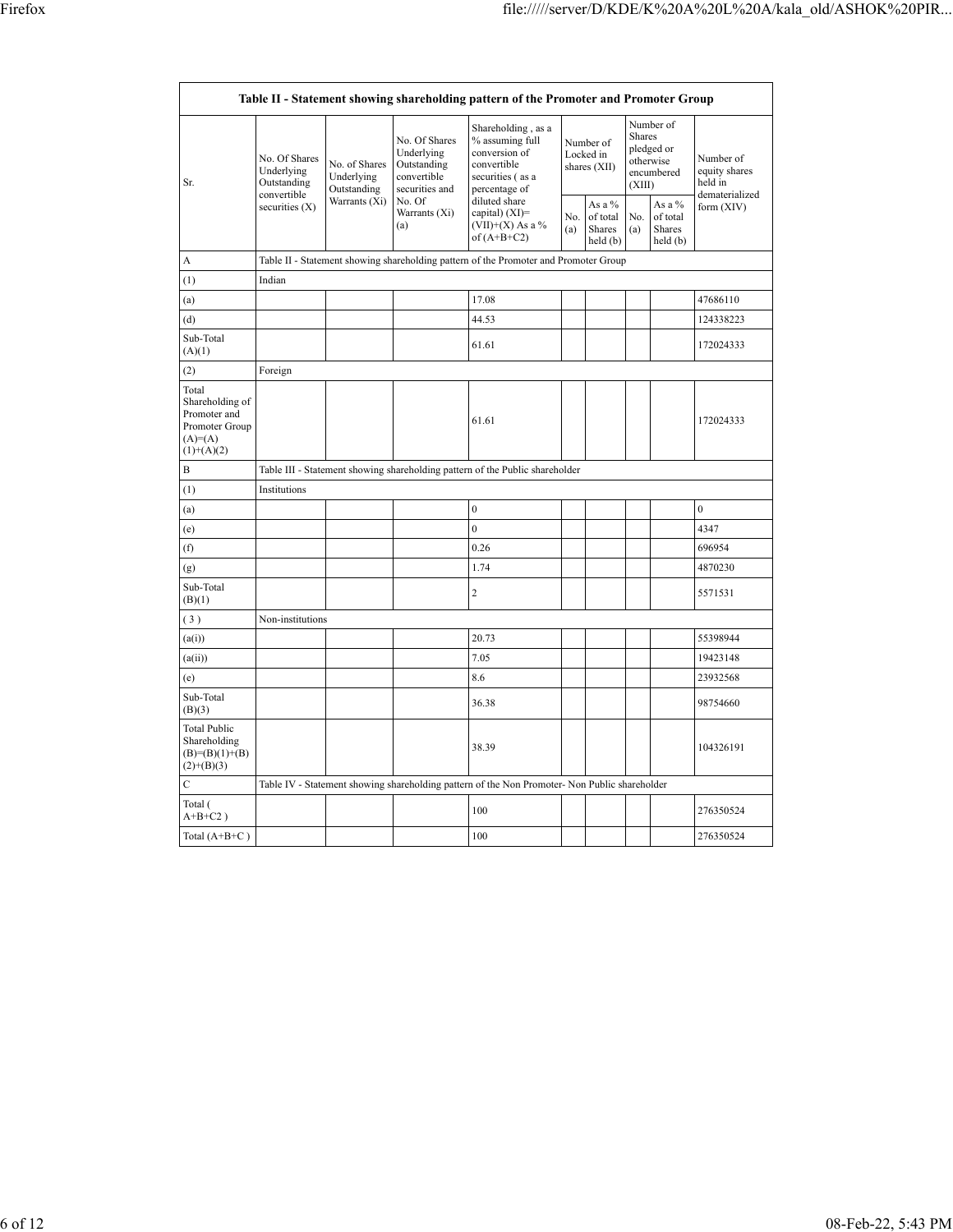| Individuals/Hindu undivided Family                                                                                                                                                       |                   |                         |                                |                                      |                                    |                          |  |  |  |  |  |
|------------------------------------------------------------------------------------------------------------------------------------------------------------------------------------------|-------------------|-------------------------|--------------------------------|--------------------------------------|------------------------------------|--------------------------|--|--|--|--|--|
| Searial No.                                                                                                                                                                              | $\mathbf 1$       | $\overline{2}$          | 3                              | $\overline{4}$                       | 5                                  |                          |  |  |  |  |  |
| Name of the<br>Shareholders (I)                                                                                                                                                          | Urvi Piramal<br>A | Rajeev Ashok<br>Piramal | <b>NANDAN ASHOK</b><br>PIRAMAL | <b>HARSHVARDHAN</b><br>ASHOK PIRAMAL | <b>KALPANA</b><br><b>SINGHANIA</b> | Click here to<br>go back |  |  |  |  |  |
| PAN(II)                                                                                                                                                                                  | AAJPP8861F        | AAEPP7727R              | AFWPP9313E                     | AAEPP7728A                           | ABXPS4726R                         | Total                    |  |  |  |  |  |
| No. of fully paid<br>up equity shares<br>held $(IV)$                                                                                                                                     | 44892015          | 921365                  | 921365                         | 921365                               | 30000                              | 47686110                 |  |  |  |  |  |
| No. Of Partly paid-<br>up equity shares<br>held(V)                                                                                                                                       |                   |                         |                                |                                      |                                    |                          |  |  |  |  |  |
| No. Of shares<br>underlying<br>Depository<br>Receipts (VI)                                                                                                                               |                   |                         |                                |                                      |                                    |                          |  |  |  |  |  |
| Total nos. shares<br>$held (VII) =$<br>44892015<br>$(IV)+(V)+(VI)$                                                                                                                       |                   | 921365                  | 921365                         | 921365                               | 30000                              | 47686110                 |  |  |  |  |  |
| Shareholding as a<br>% of total no. of<br>shares (calculated<br>16.08<br>as per SCRR,<br>1957) (VIII) As a<br>% of $(A+B+C2)$                                                            |                   | 0.33                    | 0.33<br>0.33                   |                                      | 0.01                               | 17.08                    |  |  |  |  |  |
| Number of Voting Rights held in each class of securities (IX)                                                                                                                            |                   |                         |                                |                                      |                                    |                          |  |  |  |  |  |
| Class eg:X                                                                                                                                                                               | 44892015          | 921365                  | 921365                         | 921365                               | 30000                              | 47686110                 |  |  |  |  |  |
| Class eg:y                                                                                                                                                                               |                   |                         |                                |                                      |                                    |                          |  |  |  |  |  |
| Total                                                                                                                                                                                    | 44892015          | 921365                  | 921365                         | 921365                               | 30000                              | 47686110                 |  |  |  |  |  |
| Total as a % of<br>Total Voting rights                                                                                                                                                   | 16.08             | 0.33                    | 0.33                           | 0.33                                 | 0.01                               | 17.08                    |  |  |  |  |  |
| No. Of Shares<br>Underlying<br>Outstanding<br>convertible<br>securities $(X)$                                                                                                            |                   |                         |                                |                                      |                                    |                          |  |  |  |  |  |
| No. of Shares<br>Underlying<br>Outstanding<br>Warrants (Xi)                                                                                                                              |                   |                         |                                |                                      |                                    |                          |  |  |  |  |  |
| No. Of Shares<br>Underlying<br>Outstanding<br>convertible<br>securities and No.<br>Of Warrants (Xi)<br>(a)                                                                               |                   |                         |                                |                                      |                                    |                          |  |  |  |  |  |
| Shareholding, as a<br>% assuming full<br>conversion of<br>convertible<br>securities (as a<br>percentage of<br>diluted share<br>capital) (XI)=<br>$(VII)+(Xi)(a)$ As a<br>% of $(A+B+C2)$ | 16.08             | 0.33                    | 0.33                           | 0.33                                 | 0.01                               | 17.08                    |  |  |  |  |  |
| Number of Locked in shares (XII)                                                                                                                                                         |                   |                         |                                |                                      |                                    |                          |  |  |  |  |  |
| No. (a)                                                                                                                                                                                  |                   |                         |                                |                                      |                                    |                          |  |  |  |  |  |
| As a % of total<br>Shares held (b)                                                                                                                                                       |                   |                         |                                |                                      |                                    |                          |  |  |  |  |  |
| Number of Shares pledged or otherwise encumbered (XIII)                                                                                                                                  |                   |                         |                                |                                      |                                    |                          |  |  |  |  |  |
| No. (a)                                                                                                                                                                                  |                   |                         |                                |                                      |                                    |                          |  |  |  |  |  |
| As a % of total<br>Shares held (b)                                                                                                                                                       |                   |                         |                                |                                      |                                    |                          |  |  |  |  |  |
| Number of equity<br>shares held in<br>dematerialized<br>form $(XIV)$                                                                                                                     | 44892015          | 921365                  | 921365                         | 921365                               | 30000                              | 47686110                 |  |  |  |  |  |
| Reason for not providing PAN                                                                                                                                                             |                   |                         |                                |                                      |                                    |                          |  |  |  |  |  |
| Reason for not<br>providing PAN                                                                                                                                                          |                   |                         |                                |                                      |                                    |                          |  |  |  |  |  |
| Shareholder type                                                                                                                                                                         | Promoter          | Promoter                | Promoter                       | Promoter                             | Promoter Group                     |                          |  |  |  |  |  |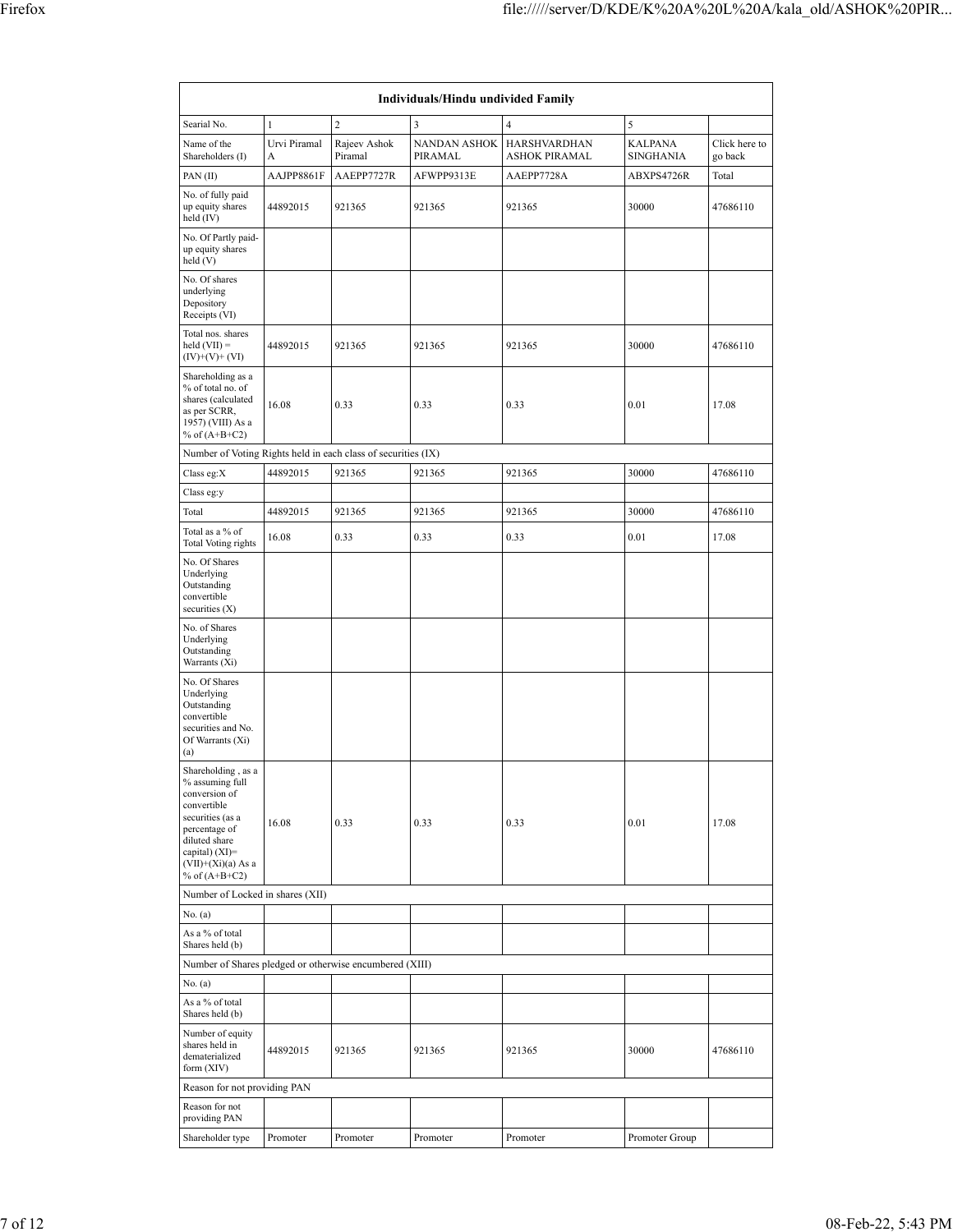|                                                                                                                                                                                        | Any Other (specify)                                                                       |                                                                  |                                                                        |                                                                          |                                                                          |                          |  |  |  |  |  |  |
|----------------------------------------------------------------------------------------------------------------------------------------------------------------------------------------|-------------------------------------------------------------------------------------------|------------------------------------------------------------------|------------------------------------------------------------------------|--------------------------------------------------------------------------|--------------------------------------------------------------------------|--------------------------|--|--|--|--|--|--|
| Searial No.                                                                                                                                                                            | $\mathbf{1}$                                                                              | $\overline{c}$                                                   | 3                                                                      | $\overline{4}$                                                           | 5                                                                        |                          |  |  |  |  |  |  |
| Category                                                                                                                                                                               | Trusts                                                                                    | Trusts                                                           | Trusts                                                                 | Trusts                                                                   | <b>Bodies Corporate</b>                                                  | Click here<br>to go back |  |  |  |  |  |  |
| Name of the<br>Shareholders (I)                                                                                                                                                        | Ashok Piramal<br>Group Real Estate<br>Trust through its<br>Trustee Ms. Urvi A.<br>Piramal | <b>ANJALI MODY</b><br><b>FAMILY</b><br><b>PRIVATE</b><br>LIMITED | <b>ADITI MODY</b><br><b>FAMILY</b><br><b>PRIVATE</b><br><b>LIMITED</b> | <b>AARTI PANDIT</b><br><b>FAMILY</b><br><b>PRIVATE</b><br><b>LIMITED</b> | <b>POWERJET</b><br><b>CARRIERS AND</b><br><b>TRANSPORTERS</b><br>PVT LTD |                          |  |  |  |  |  |  |
| PAN(II)                                                                                                                                                                                | AACTA4230A                                                                                | AACTA7565N                                                       | AACTA6703A                                                             | AACTA7012Q                                                               | AAECP7951J                                                               | Total                    |  |  |  |  |  |  |
| No. of the<br>Shareholders (I)                                                                                                                                                         | 1                                                                                         | $\mathbf{1}$                                                     | $\mathbf{1}$                                                           | $\mathbf{1}$                                                             | 1                                                                        | 5                        |  |  |  |  |  |  |
| No. of fully paid<br>up equity shares<br>held (IV)                                                                                                                                     | 120310717                                                                                 | 1324000                                                          | 1324000                                                                | 1313092                                                                  | 66414                                                                    | 124338223                |  |  |  |  |  |  |
| No. Of Partly paid-<br>up equity shares<br>held (V)                                                                                                                                    |                                                                                           |                                                                  |                                                                        |                                                                          |                                                                          |                          |  |  |  |  |  |  |
| No. Of shares<br>underlying<br>Depository<br>Receipts (VI)                                                                                                                             |                                                                                           |                                                                  |                                                                        |                                                                          |                                                                          |                          |  |  |  |  |  |  |
| Total nos. shares<br>$\text{held (VII)} =$<br>$(IV)+(V)+(VI)$                                                                                                                          | 120310717                                                                                 | 1324000                                                          | 1324000                                                                | 1313092                                                                  | 66414                                                                    | 124338223                |  |  |  |  |  |  |
| Shareholding as a<br>% of total no. of<br>shares (calculated<br>as per SCRR,<br>1957) (VIII) As a<br>% of $(A+B+C2)$                                                                   | 43.09                                                                                     | 0.47                                                             | 0.47                                                                   | 0.47                                                                     | 0.02                                                                     | 44.53                    |  |  |  |  |  |  |
|                                                                                                                                                                                        | Number of Voting Rights held in each class of securities (IX)                             |                                                                  |                                                                        |                                                                          |                                                                          |                          |  |  |  |  |  |  |
| Class eg: X                                                                                                                                                                            | 120310717                                                                                 | 1324000                                                          | 1324000                                                                | 1313092                                                                  | 66414                                                                    | 124338223                |  |  |  |  |  |  |
| Class eg:y                                                                                                                                                                             |                                                                                           |                                                                  |                                                                        |                                                                          |                                                                          |                          |  |  |  |  |  |  |
| Total<br>Total as a % of                                                                                                                                                               | 120310717                                                                                 | 1324000                                                          | 1324000                                                                | 1313092                                                                  | 66414                                                                    | 124338223                |  |  |  |  |  |  |
| Total Voting rights                                                                                                                                                                    | 43.09                                                                                     | 0.47                                                             | 0.47                                                                   | 0.47                                                                     | 0.02                                                                     | 44.53                    |  |  |  |  |  |  |
| No. Of Shares<br>Underlying<br>Outstanding<br>convertible<br>securities (X)                                                                                                            |                                                                                           |                                                                  |                                                                        |                                                                          |                                                                          |                          |  |  |  |  |  |  |
| No. of Shares<br>Underlying<br>Outstanding<br>Warrants (Xi)                                                                                                                            |                                                                                           |                                                                  |                                                                        |                                                                          |                                                                          |                          |  |  |  |  |  |  |
| No. Of Shares<br>Underlying<br>Outstanding<br>convertible<br>securities and No.<br>Of Warrants (Xi)<br>(a)                                                                             |                                                                                           |                                                                  |                                                                        |                                                                          |                                                                          |                          |  |  |  |  |  |  |
| Shareholding, as a<br>% assuming full<br>conversion of<br>convertible<br>securities (as a<br>percentage of<br>diluted share<br>capital) $(XI)=$<br>$(VII)+(X)$ As a %<br>of $(A+B+C2)$ | 43.09                                                                                     | 0.47                                                             | 0.47                                                                   | 0.47                                                                     | 0.02                                                                     | 44.53                    |  |  |  |  |  |  |
| Number of Locked in shares (XII)                                                                                                                                                       |                                                                                           |                                                                  |                                                                        |                                                                          |                                                                          |                          |  |  |  |  |  |  |
| No. (a)                                                                                                                                                                                |                                                                                           |                                                                  |                                                                        |                                                                          |                                                                          |                          |  |  |  |  |  |  |
| As a % of total<br>Shares held (b)                                                                                                                                                     |                                                                                           |                                                                  |                                                                        |                                                                          |                                                                          |                          |  |  |  |  |  |  |
|                                                                                                                                                                                        | Number of Shares pledged or otherwise encumbered (XIII)                                   |                                                                  |                                                                        |                                                                          |                                                                          |                          |  |  |  |  |  |  |
| No. (a)<br>As a % of total                                                                                                                                                             |                                                                                           |                                                                  |                                                                        |                                                                          |                                                                          |                          |  |  |  |  |  |  |
| Shares held (b)                                                                                                                                                                        |                                                                                           |                                                                  |                                                                        |                                                                          |                                                                          |                          |  |  |  |  |  |  |
| Number of equity<br>shares held in<br>dematerialized                                                                                                                                   | 120310717                                                                                 | 1324000                                                          | 1324000                                                                | 1313092                                                                  | 66414                                                                    | 124338223                |  |  |  |  |  |  |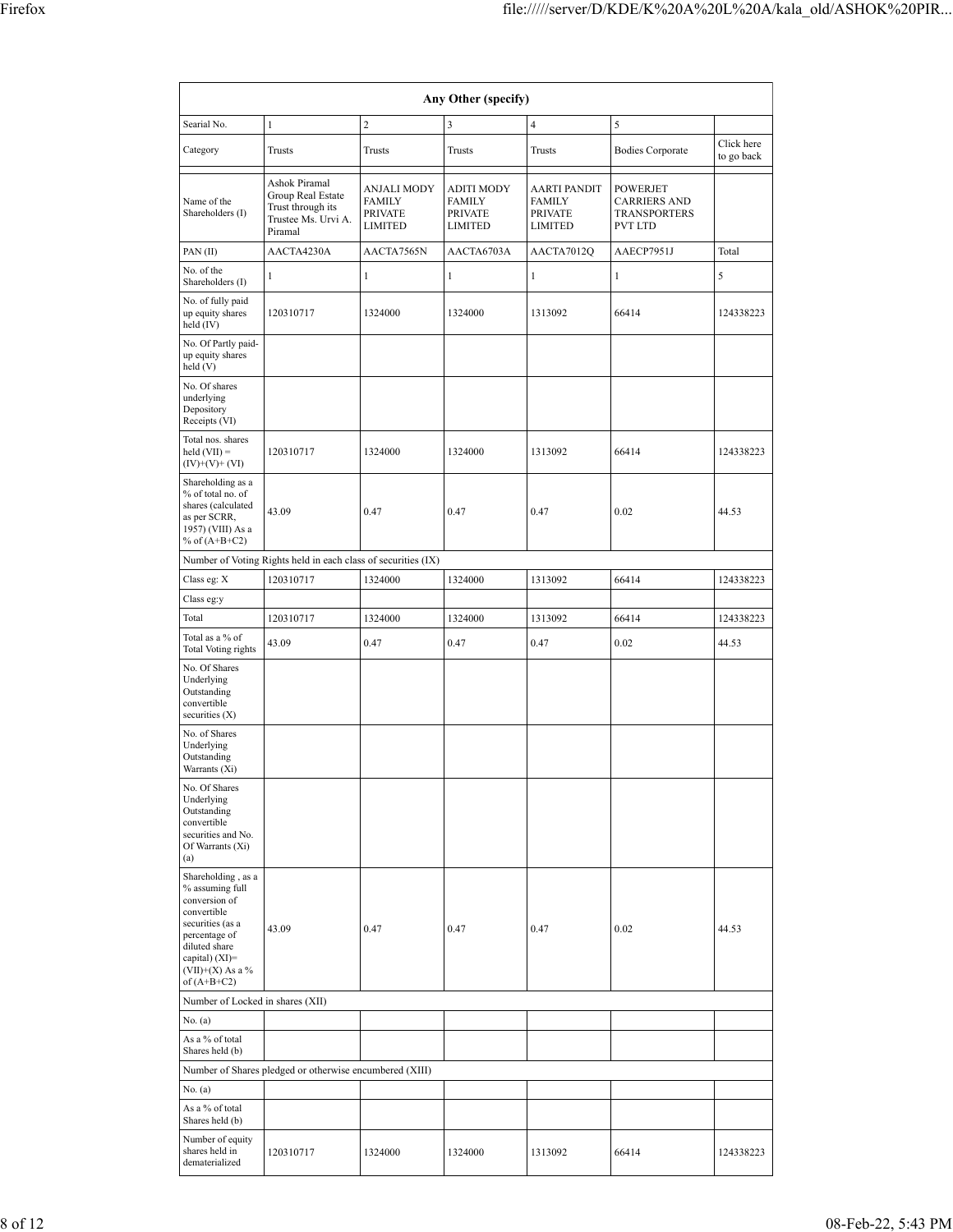| form $(XIV)$                    |                              |                |                |                |                |  |  |  |  |  |  |  |
|---------------------------------|------------------------------|----------------|----------------|----------------|----------------|--|--|--|--|--|--|--|
|                                 | Reason for not providing PAN |                |                |                |                |  |  |  |  |  |  |  |
| Reason for not<br>providing PAN |                              |                |                |                |                |  |  |  |  |  |  |  |
| Shareholder type                | Promoter Group               | Promoter Group | Promoter Group | Promoter Group | Promoter Group |  |  |  |  |  |  |  |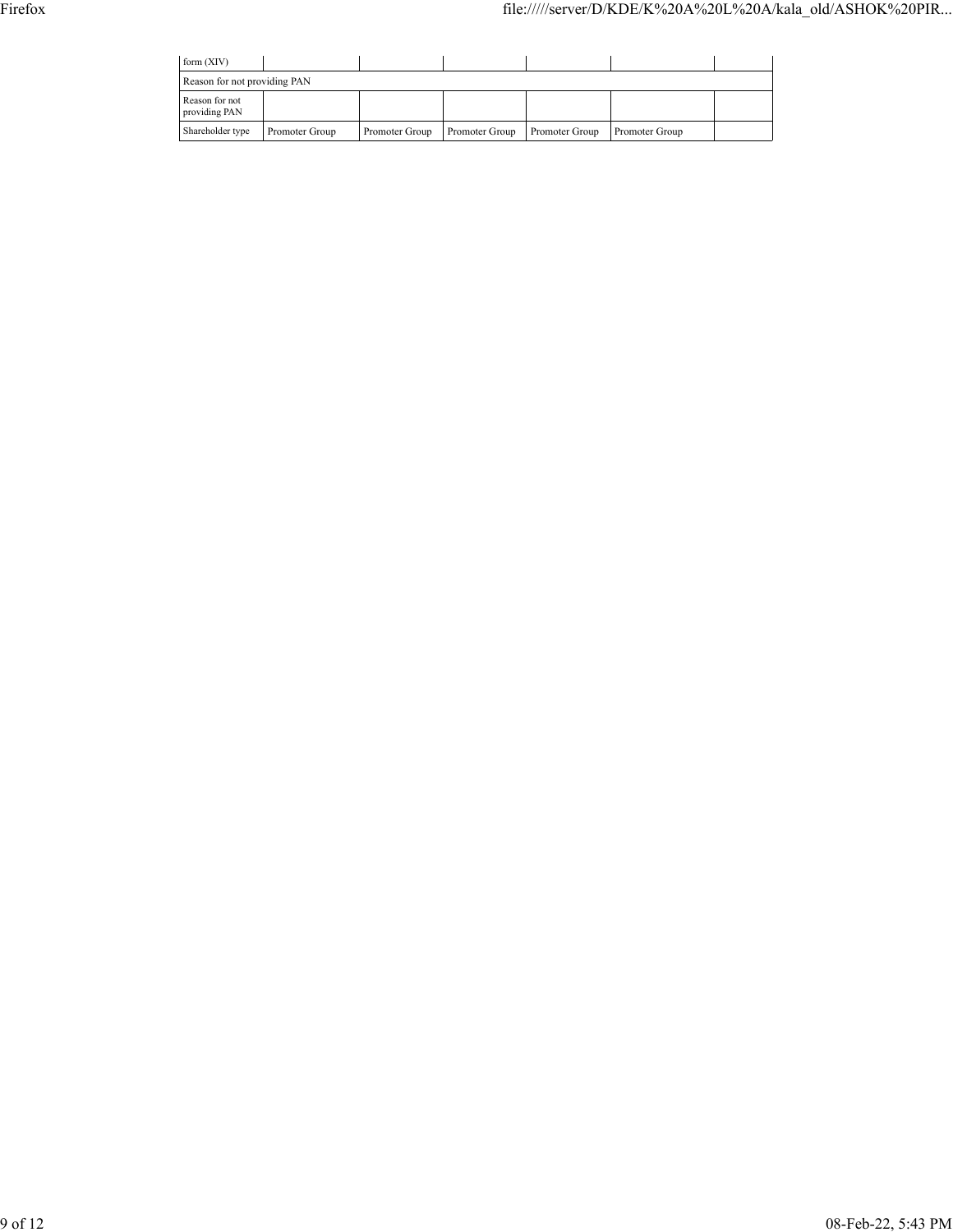| Any Other (specify)                                                                                                                                                                  |              |                |                            |                     |                                        |                                           |                              |  |  |  |  |  |
|--------------------------------------------------------------------------------------------------------------------------------------------------------------------------------------|--------------|----------------|----------------------------|---------------------|----------------------------------------|-------------------------------------------|------------------------------|--|--|--|--|--|
| Searial No.                                                                                                                                                                          | $\mathbf 1$  | $\overline{c}$ | 3                          | $\overline{4}$      | 5                                      | 6                                         | $\tau$                       |  |  |  |  |  |
| Category                                                                                                                                                                             | <b>IEPF</b>  | LLP            | <b>Bodies</b><br>Corporate | Clearing<br>Members | Director or<br>Director's<br>Relatives | Director or Director's<br>Relatives       | Non-Resident<br>Indian (NRI) |  |  |  |  |  |
| Category / More<br>than 1 percentage                                                                                                                                                 | Category     | Category       | Category                   | Category            | Category                               | More than 1 percentage of<br>shareholding | Category                     |  |  |  |  |  |
| Name of the<br>Shareholders (I)                                                                                                                                                      |              |                |                            |                     |                                        | <b>SUNITA MAHESH</b><br><b>GUPTA</b>      |                              |  |  |  |  |  |
| PAN(II)                                                                                                                                                                              |              |                |                            |                     |                                        | AAQPG7154F                                |                              |  |  |  |  |  |
| No. of the<br>Shareholders (I)                                                                                                                                                       | $\mathbf{1}$ | 19             | 313                        | 65                  | 5                                      | $\mathbf{1}$                              | 347                          |  |  |  |  |  |
| No. of fully paid<br>up equity shares<br>held (IV)                                                                                                                                   | 2465248      | 192303         | 8956131                    | 654973              | 5482196                                | 3220401                                   | 1263336                      |  |  |  |  |  |
| No. Of Partly paid-<br>up equity shares<br>held (V)                                                                                                                                  |              |                |                            |                     |                                        |                                           |                              |  |  |  |  |  |
| No. Of shares<br>underlying<br>Depository<br>Receipts (VI)                                                                                                                           |              |                |                            |                     |                                        |                                           |                              |  |  |  |  |  |
| Total nos. shares<br>$\text{held (VII)} =$<br>$(IV)+(V)+(VI)$                                                                                                                        | 2465248      | 192303         | 8956131                    | 654973              | 5482196                                | 3220401                                   | 1263336                      |  |  |  |  |  |
| Shareholding as a<br>% of total no. of<br>shares (calculated<br>as per SCRR,<br>1957) (VIII) As a<br>% of $(A+B+C2)$                                                                 | 0.88         | 0.07           | 3.21                       | 0.23                | 1.96                                   | 1.15                                      | 0.45                         |  |  |  |  |  |
| Number of Voting Rights held in each class of securities (IX)                                                                                                                        |              |                |                            |                     |                                        |                                           |                              |  |  |  |  |  |
| Class eg: X                                                                                                                                                                          | 2465248      | 192303         | 8956131                    | 654973              | 5482196                                | 3220401                                   | 1263336                      |  |  |  |  |  |
| Class eg:y                                                                                                                                                                           |              |                |                            |                     |                                        |                                           |                              |  |  |  |  |  |
| Total<br>Total as a % of                                                                                                                                                             | 2465248      | 192303         | 8956131                    | 654973              | 5482196                                | 3220401                                   | 1263336                      |  |  |  |  |  |
| Total Voting rights                                                                                                                                                                  | 0.88         | 0.07           | 3.21                       | 0.23                | 1.96                                   | 1.15                                      | 0.45                         |  |  |  |  |  |
| No. Of Shares<br>Underlying<br>Outstanding<br>convertible<br>securities (X)                                                                                                          |              |                |                            |                     |                                        |                                           |                              |  |  |  |  |  |
| No. of Shares<br>Underlying<br>Outstanding<br>Warrants (Xi)                                                                                                                          |              |                |                            |                     |                                        |                                           |                              |  |  |  |  |  |
| No. Of Shares<br>Underlying<br>Outstanding<br>convertible<br>securities and No.<br>Of Warrants (Xi)<br>(a)                                                                           |              |                |                            |                     |                                        |                                           |                              |  |  |  |  |  |
| Shareholding, as a<br>% assuming full<br>conversion of<br>convertible<br>securities (as a<br>percentage of<br>diluted share<br>capital) (XI)=<br>$(VII)+(X)$ As a %<br>of $(A+B+C2)$ | 0.88         | 0.07           | 3.21                       | 0.23                | 1.96                                   | 1.15                                      | 0.45                         |  |  |  |  |  |
| Number of Locked in shares (XII)                                                                                                                                                     |              |                |                            |                     |                                        |                                           |                              |  |  |  |  |  |
| No. (a)<br>As a % of total<br>Shares held (b)                                                                                                                                        |              |                |                            |                     |                                        |                                           |                              |  |  |  |  |  |
| Number of equity<br>shares held in<br>dematerialized<br>form (XIV)                                                                                                                   | 2465248      | 192303         | 8912306                    | 654973              | 5482196                                | 3220401                                   | 1227085                      |  |  |  |  |  |
| Reason for not providing PAN                                                                                                                                                         |              |                |                            |                     |                                        |                                           |                              |  |  |  |  |  |
| Reason for not<br>providing PAN                                                                                                                                                      |              |                |                            |                     |                                        |                                           |                              |  |  |  |  |  |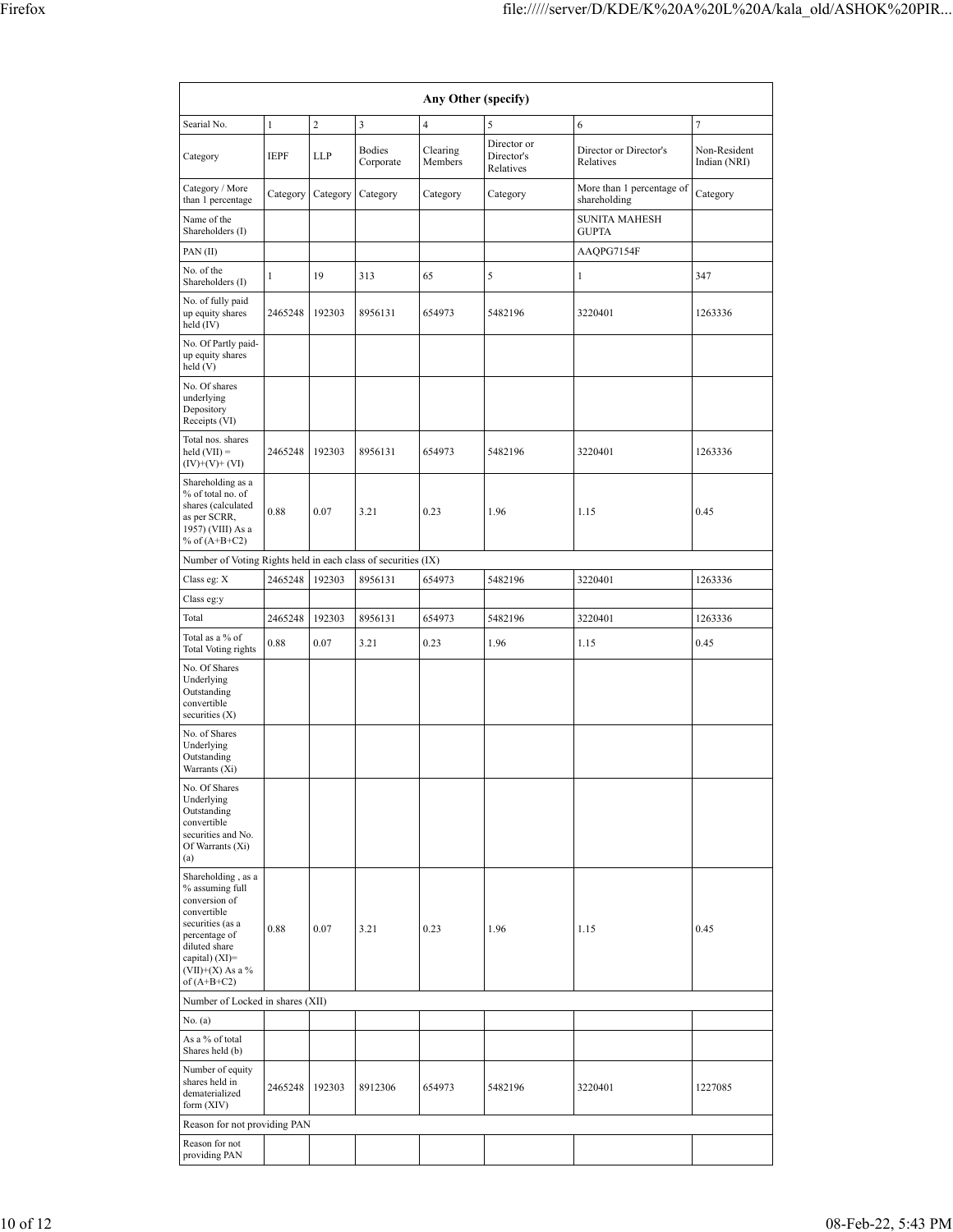|                                                                                                                                                                                      | Any Other (specify)                                           |                |            |                       |  |  |  |  |  |  |  |  |  |
|--------------------------------------------------------------------------------------------------------------------------------------------------------------------------------------|---------------------------------------------------------------|----------------|------------|-----------------------|--|--|--|--|--|--|--|--|--|
| Searial No.                                                                                                                                                                          | 8                                                             | 9              | 10         |                       |  |  |  |  |  |  |  |  |  |
| Category                                                                                                                                                                             | Overseas Corporate Bodies                                     | Trusts         | <b>HUF</b> |                       |  |  |  |  |  |  |  |  |  |
| Category / More<br>than 1 percentage                                                                                                                                                 | Category                                                      | Category       | Category   |                       |  |  |  |  |  |  |  |  |  |
| Name of the<br>Shareholders (I)                                                                                                                                                      |                                                               |                |            | Click here to go back |  |  |  |  |  |  |  |  |  |
| PAN(II)                                                                                                                                                                              |                                                               |                |            | Total                 |  |  |  |  |  |  |  |  |  |
| No. of the<br>Shareholders (I)                                                                                                                                                       | $\mathbf{1}$                                                  | $\overline{c}$ | 1401       | 2154                  |  |  |  |  |  |  |  |  |  |
| No. of fully paid<br>up equity shares<br>held (IV)                                                                                                                                   | 50                                                            | 22400          | 4976007    | 24012644              |  |  |  |  |  |  |  |  |  |
| No. Of Partly paid-<br>up equity shares<br>held (V)                                                                                                                                  |                                                               |                |            |                       |  |  |  |  |  |  |  |  |  |
| No. Of shares<br>underlying<br>Depository<br>Receipts (VI)                                                                                                                           |                                                               |                |            |                       |  |  |  |  |  |  |  |  |  |
| Total nos. shares<br>$\text{held (VII)} =$<br>$(IV)+(V)+(VI)$                                                                                                                        | 50                                                            | 22400          | 4976007    | 24012644              |  |  |  |  |  |  |  |  |  |
| Shareholding as a<br>% of total no. of<br>shares (calculated<br>as per SCRR,<br>1957) (VIII) As a<br>% of $(A+B+C2)$                                                                 | $\mathbf{0}$                                                  | 0.01           | 1.78       | 8.59                  |  |  |  |  |  |  |  |  |  |
|                                                                                                                                                                                      | Number of Voting Rights held in each class of securities (IX) |                |            |                       |  |  |  |  |  |  |  |  |  |
| Class eg: X                                                                                                                                                                          | 50                                                            | 22400          | 4976007    | 24012644              |  |  |  |  |  |  |  |  |  |
| Class eg:y                                                                                                                                                                           |                                                               |                |            |                       |  |  |  |  |  |  |  |  |  |
| Total                                                                                                                                                                                | 50                                                            | 22400          | 4976007    | 24012644              |  |  |  |  |  |  |  |  |  |
| Total as a % of<br>Total Voting rights                                                                                                                                               | $\boldsymbol{0}$                                              | 0.01           | 1.78       | 8.59                  |  |  |  |  |  |  |  |  |  |
| No. Of Shares<br>Underlying<br>Outstanding<br>convertible<br>securities $(X)$                                                                                                        |                                                               |                |            |                       |  |  |  |  |  |  |  |  |  |
| No. of Shares<br>Underlying<br>Outstanding<br>Warrants (Xi)                                                                                                                          |                                                               |                |            |                       |  |  |  |  |  |  |  |  |  |
| No. Of Shares<br>Underlying<br>Outstanding<br>convertible<br>securities and No.<br>Of Warrants (Xi)<br>(a)                                                                           |                                                               |                |            |                       |  |  |  |  |  |  |  |  |  |
| Shareholding, as a<br>% assuming full<br>conversion of<br>convertible<br>securities (as a<br>percentage of<br>diluted share<br>capital) (XI)=<br>$(VII)+(X)$ As a %<br>of $(A+B+C2)$ | $\boldsymbol{0}$                                              | 0.01           | 1.78       | 8.59                  |  |  |  |  |  |  |  |  |  |
| Number of Locked in shares (XII)                                                                                                                                                     |                                                               |                |            |                       |  |  |  |  |  |  |  |  |  |
| No. (a)                                                                                                                                                                              |                                                               |                |            |                       |  |  |  |  |  |  |  |  |  |
| As a % of total<br>Shares held (b)                                                                                                                                                   |                                                               |                |            |                       |  |  |  |  |  |  |  |  |  |
| Number of equity<br>shares held in<br>dematerialized<br>form (XIV)                                                                                                                   | 50                                                            | 22400          | 4976007    | 23932568              |  |  |  |  |  |  |  |  |  |
| Reason for not providing PAN                                                                                                                                                         |                                                               |                |            |                       |  |  |  |  |  |  |  |  |  |
| Reason for not<br>providing PAN                                                                                                                                                      |                                                               |                |            |                       |  |  |  |  |  |  |  |  |  |